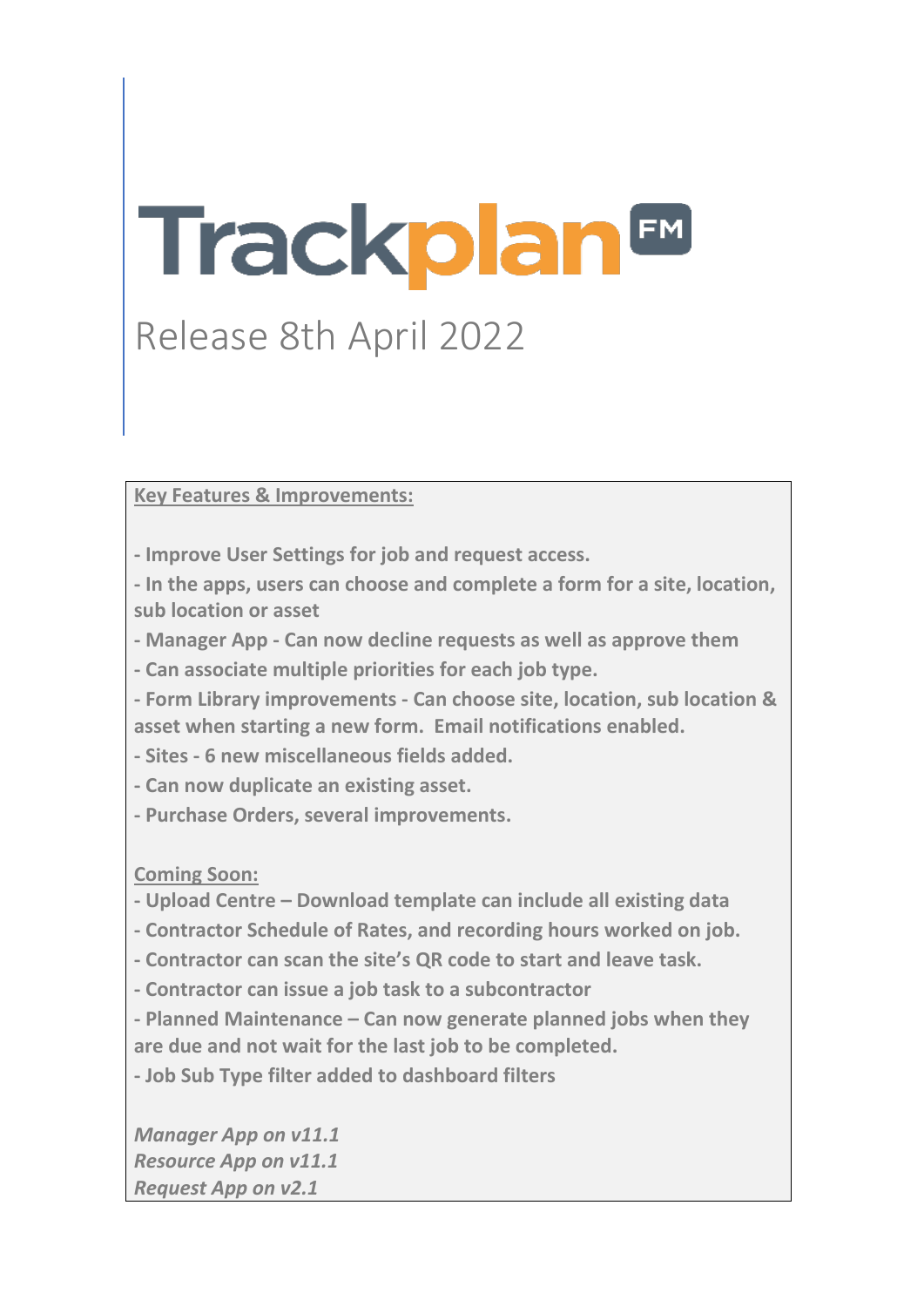# **Work done for this Release**

#### **Item 1: Improve User Settings for job and request access.**

#### **Why is it useful?**

A change to 2 settings here for Users & User Types in general settings tab to give the client more flexibility and clarity to restrict users on the Jobs and Requests they can access.

#### **Knowledgebase link:**

**<https://cafm.fm/article/user-details/>**

**Item 2: In the apps, users can choose and complete a form for a site, location, sub location or asset**

#### **Why is it useful?**

Users of the Manager or Resource App now have the ability to choose from a list of forms on a specific Site, Location, Sub Location or Asset. Great for Users or Resources who are out and about and want to quickly complete an Inspection Form, Meter Reading, Risk Assessment or any other form pre designed on the system.

#### **Knowledgebase link:**

**<https://cafm.fm/article/trackplan-manager-app-introduction/> <https://cafm.fm/article/trackplan-resource-app-introduction/>**

#### **Item 3: Manager App - Can now decline requests as well as approve them**

#### **Why is it useful?**

Another useful feature in the Manager App. The User can now Decline requests as well as approve them.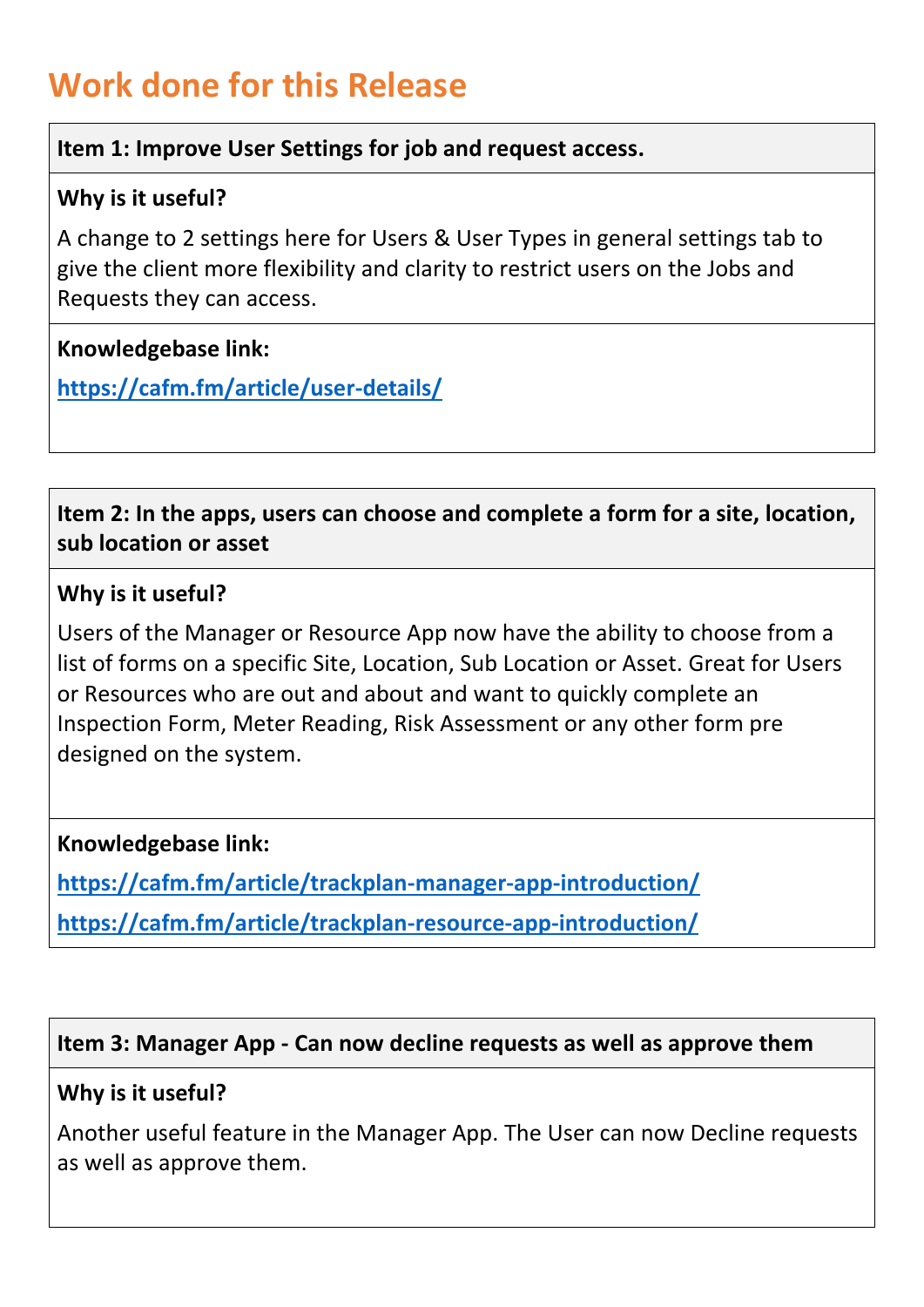## **Knowledgebase link:**

**<https://cafm.fm/article/trackplan-manager-app-introduction/>**

#### **Item 4: Can associate multiple priorities for each job type.**

# **Why is it useful?**

A useful feature to associate one or multiple priorities to each job type. When creating a new Request or Job, when you select the Job type, a default priority will be set and the dropdown will be populated with the other associated priorities for that job type.

**Knowledgebase link:** 

**<https://cafm.fm/article/reactive-job-types/>**

**Item 5: Form Library improvements. Can choose site, location, sub location or asset. Email notifications enabled.**

### **Why is it useful?**

When starting a new Form from the Form library in the main application you can now choose what site, asset or location that you want to associate the form to. Form Email Notifications have also been enabled for Form Library Forms.

**Knowledgebase link:** 

**<https://cafm.fm/article/form-library/>**

**<https://cafm.fm/article/form-designer/>**

**Item 6: Sites – 6 new miscellaneous fields**

**Why is it useful?**